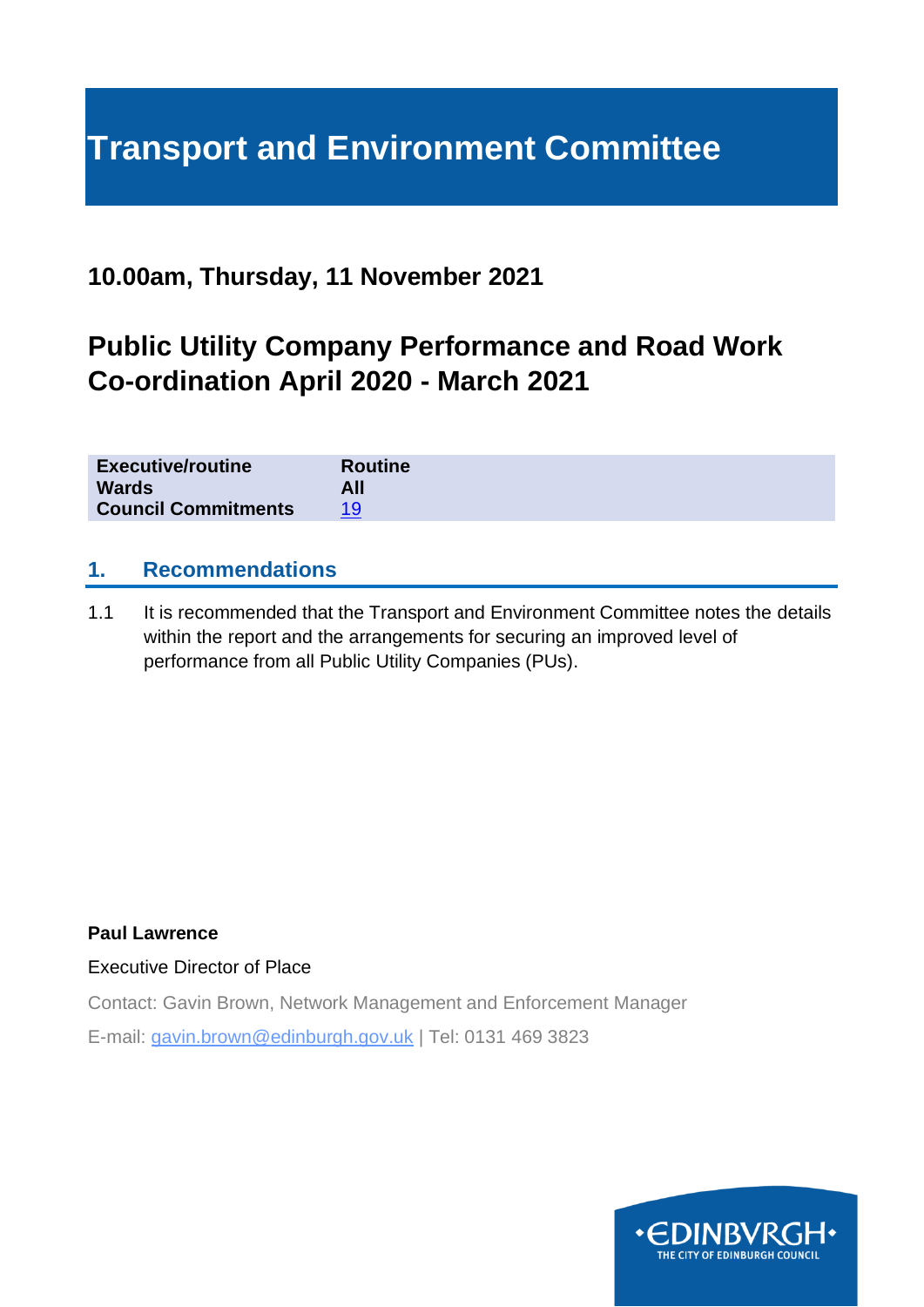**Report**

## **Public Utility Company Performance and Road Work Co-ordination April 2020 to March 2021**

## **2. Executive Summary**

2.1 This report summarises the performance of Public Utility Companies (PUs) during 2020/21. It also reviews the major issues encountered during the period and the actions taken to address road works co-ordination issues.

## **3. Background**

- 3.1 Much of Edinburgh's underground utility infrastructure is old and in need of renewal. The majority of the PUs work programme in the Edinburgh area involves replacing mains that are over 100 years old.
- 3.2 There are currently 5,656 streets equating to 1,511km length of carriageways and 2,121km of footways in Edinburgh. On average, there are over 14,000 notifications to work from PUs received by the Council in a normal year.
- 3.3 As a result of the COVID-19 pandemic most Utility operations were suspended during the year. Only emergency repairs and telecommunications work was allowed to be undertaken. This followed guidance from Scottish Government.
- 3.4 The Telecommunications sector was deemed to be of major importance last year, due to the need for citizens to work from home and the need for increased broadband bandwidth to facilitate this.
- 3.5 The Council balanced the needs of the PUs, supporting them to complete the works in the shortest practical time, against the overall needs of those who live, work, visit and travel in the city, including physical distancing.
- 3.6 Requests were placed with each of PU that had works in progress, to backfill and remove temporary traffic management wherever possible.
- 3.7 The return to normal working began to take place in July of 2020 with PUs and contractors returning to work in a structured way.
- 3.8 Inspections of PUs work consider three key stages of work: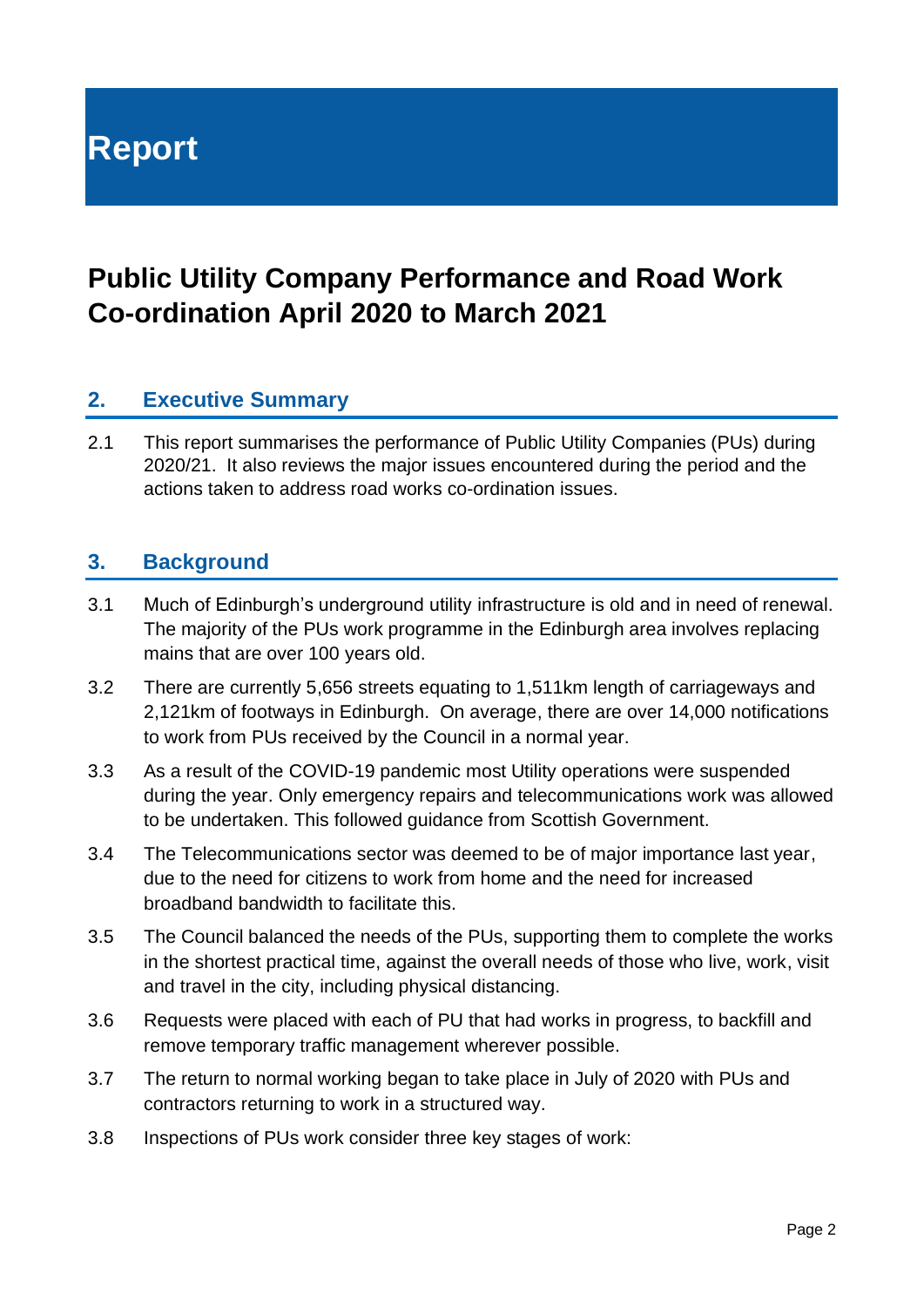- 3.8.1 While it is being carried out (live sites);
- 3.8.2 Once a reinstatement is complete; and
- 3.8.3 Up to the end of their guarantee period. The guarantee period currently lasts for a period of two years.
- 3.9 During the year the number of inspections carried out reduced significantly due to lockdown, reduced locations of work and officer shielding measures.
- 3.10 This report provides an update on the performance of PUs work that has occurred during 2020/21.

## **4. Main report**

## **Inspections**

- 4.1 Typically, inspections of PUs work will consider, but are not limited to, the following:
	- Safe and proper traffic management used;
	- Ramps and correct information signs used;
	- Correct materials used;
	- Surface profile;
	- Line and level of the work;
	- Compaction of materials;
	- Sealing of joints, joints that have begun opening up;
	- Edges of the patch proximity to others in the road or pavement;
	- Settlement;
	- Condition of any specialist surface treatments;
	- All markings been replaced; and
	- Cracking.
- 4.2 During 2020/21, the total number of inspections carried out was 3,375, as shown in Graph 4.2
- 4.3 The average pass rate for inspection of all reinstatements for all PUs was 97%, against a minimum target of 90%, as shown in Table 4.3.
- 4.4 The breakdown between each different inspection type carried out is shown in Table 4.4.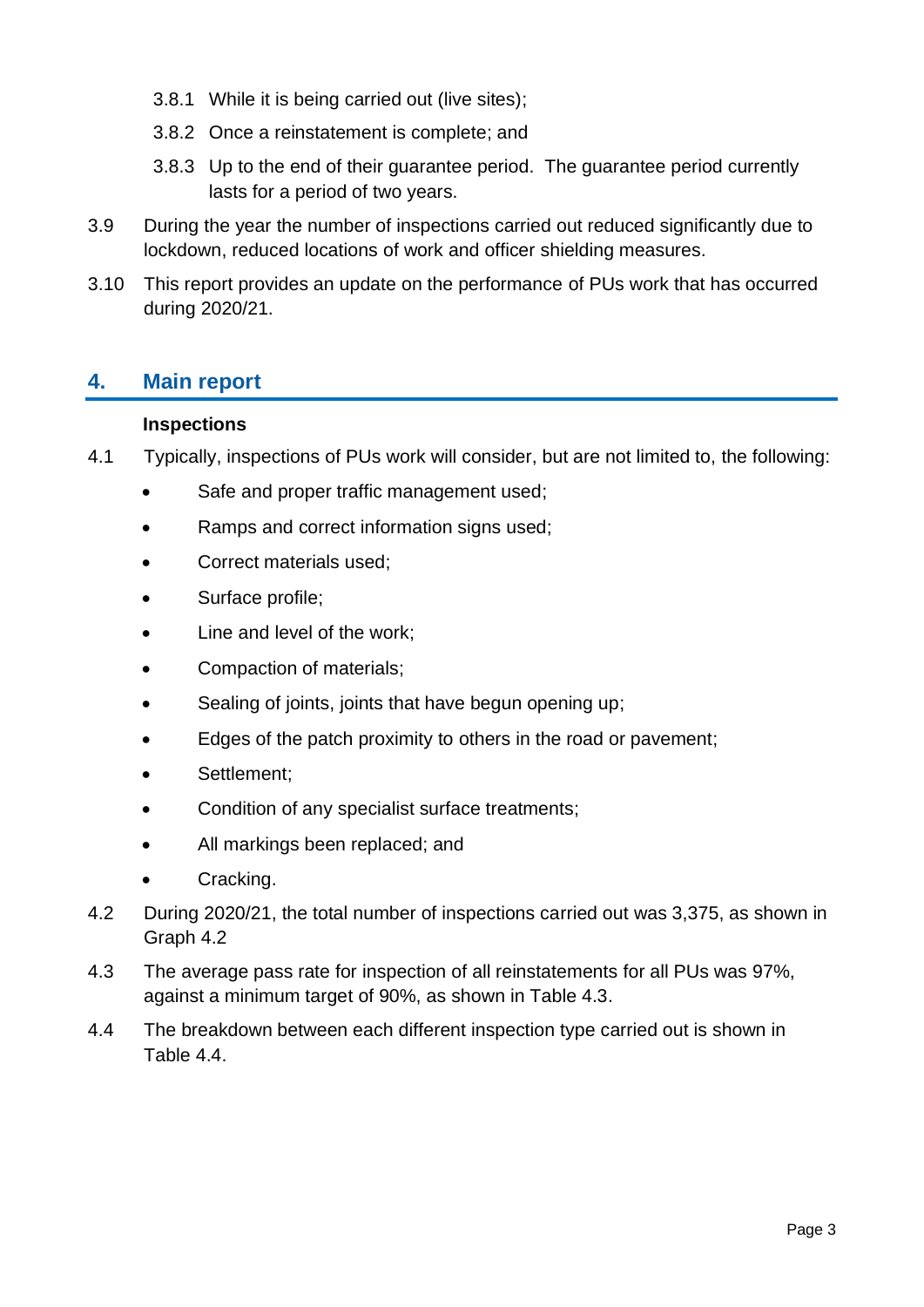## **Sample Inspections (Statutory)**

- 4.5 Statutory Inspections are a method by which a Roads Authority can regularly establish the performance of PUs. It involves inspection of a structured random sample of works at various stages during the works and reinstatement guarantee period. These equate to 10% of live sites (Category A), 10% of completed reinstatements within six months of the works being completed (Category B) and 10% of the completed reinstatements within three months prior to the end of their guarantee period (Category C). The numbers in the sample to be used are averaged over a three year period. In 2020/21, the total number of Sample Inspections carried out was 1,708.
- 4.6 The average percentage pass rate for all PUs for statutory inspections was 79% as shown in Table 4.6 and Graph 4.6. There were no Pus that achieved the target pass rate of 90%.

## **Target Inspections (other than Statutory)**

- 4.7 Target Inspections are those inspections other than statutory, including inspections undertaken by the Council as part of our checks that a PU has complied with their duty in respect to reinstatements. In 2020/21, the number of non-statutory inspections carried out was 1,667.
- 4.8 The average percentage pass rate for target inspections for all PUs reinstatements was 97%. The target pass rate for all PUs is 90%.

### **PUs Defective Apparatus**

- 4.9 The total number of outstanding defective apparatus by the end of March was 773. A breakdown for each PU is shown in Table 4.9 and Graph 4.9.
- 4.10 The three PUs with the largest number of defective apparatus that had not been repaired by the end of March were Virgin Media, Scottish Water and SPEN, with 318, 239 and 112 outstanding defects respectively.
- 4.11 The total numbers outstanding at the end of the last four years are shown in Table 4.9 for comparison.

#### **PUs Defective Reinstatements**

- 4.12 The total number of outstanding defective reinstatements by the end of March was 374. A breakdown for each PU is shown in Table 4.12 and Graph 4.12.
- 4.13 The PU with the largest number of outstanding defective reinstatements, that had not been repaired by the end of 2020/21, was Scottish Water with 150 defects outstanding.

## **Fixed Penalty Notices (FPNs)**

4.14 The total number of FPNs accepted by PUs was 450 as shown in Graph 4.14A. For comparison, the total number of FPNs for each PU at the end of the last four years are shown in Graph 4.14B.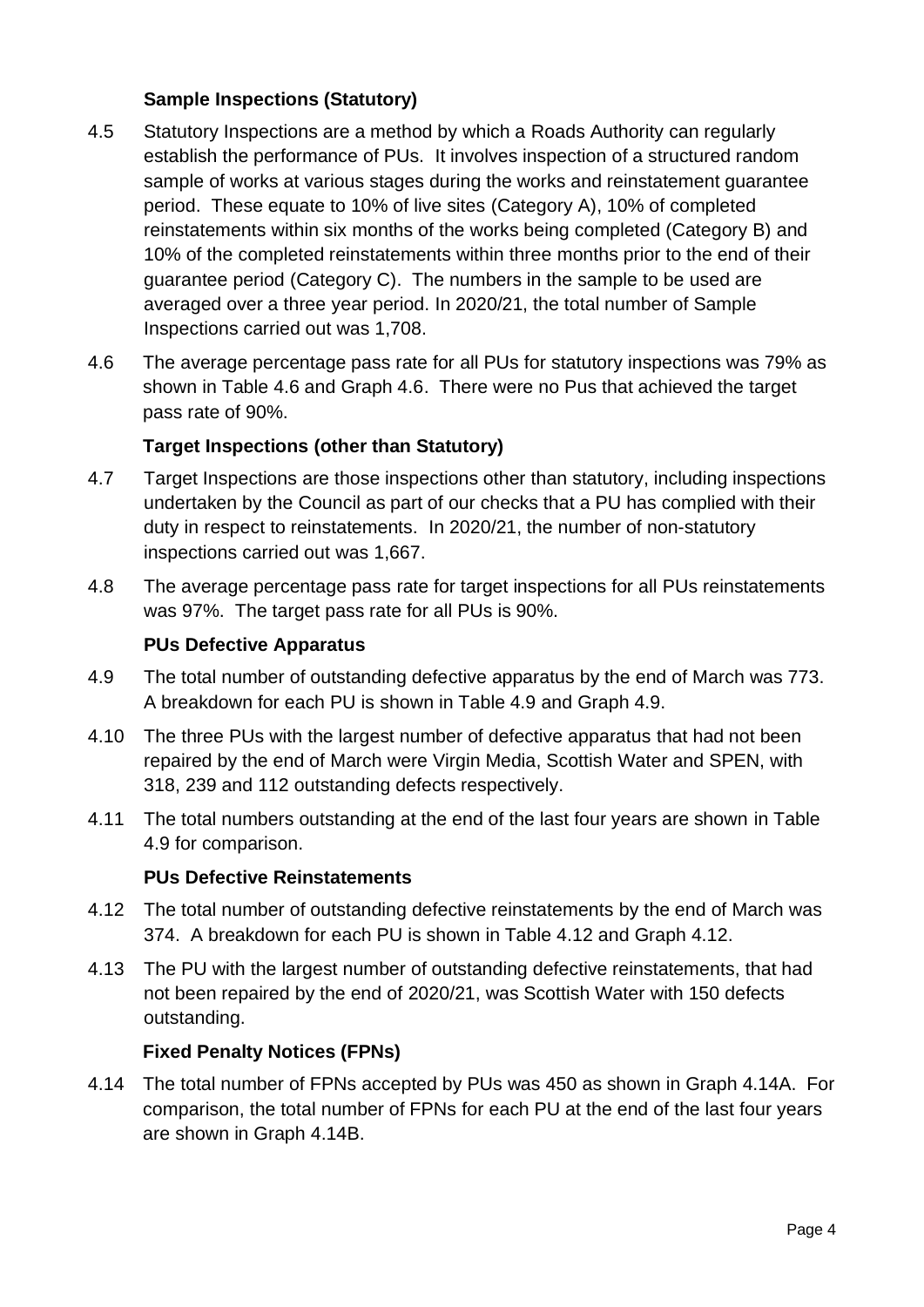4.15 In 2020/21, the PUs issued with the most FPNs were CityFibre and Virgin Media with 29.8% and 25.1% of the total number respectively.

### **General - Improvement Plans**

- 4.16 Prior to April 2020 Scottish Water, Openreach, Virgin Media and SPEN had been served a Performance Improvement Notice and all were working towards fulfilling their commitment under an Improvement Plan.
- 4.17 During April 2020, the performance targets had been reached for Sample A Inspections by SPEN and had been reached for Sample B and C Inspections by Openreach.
- 4.18 Due to the circumstances surrounding lockdown and the significantly reduced volume of work during the year resulting in there being no measurable data, each of the PUs were released from the Improvement Notice. This was as a direct result of not being able to undertake inspections and no work being undertaken.

## **Traffic Management Review Panel (TMRP)**

- 4.19 A TMRP is responsible for the review, comment and outline approval for Temporary Traffic Management (TTM) proposals and programmes associated with major developments and significant road works in the city. Ultimate approval for TTM proposals remains with the City Wide Traffic Management Group.
- 4.20 TMRPs currently take place for the Tram extension and road works associated with the Edinburgh St James development which is drawing to a close.

## **Temporary Traffic Management (TTM)**

- 4.21 There had been an increase in the number of complaints regarding the positioning of Diversion and other road work signs on pavements in the city. The signs do not leave the statutory 1.5m available footway width.
- 4.22 A workshop and presentation was held with all available Traffic Management companies, PUs, Traffic Management contractors and Council service areas to highlight the issues being experienced in Edinburgh during early March 2020.
- 4.23 An agreement was reached that the standard in Edinburgh needed to improve and all PUs and their contractors would work towards that goal.
- 4.24 There is still significant improvement required in this area which will form a major part of an on-going improvement programme.

## **5. Next Steps**

- 5.1 It is the intention to:
	- 5.1.1 Return to an inspection regime of 100% of PUs reinstatements that are on the public road network;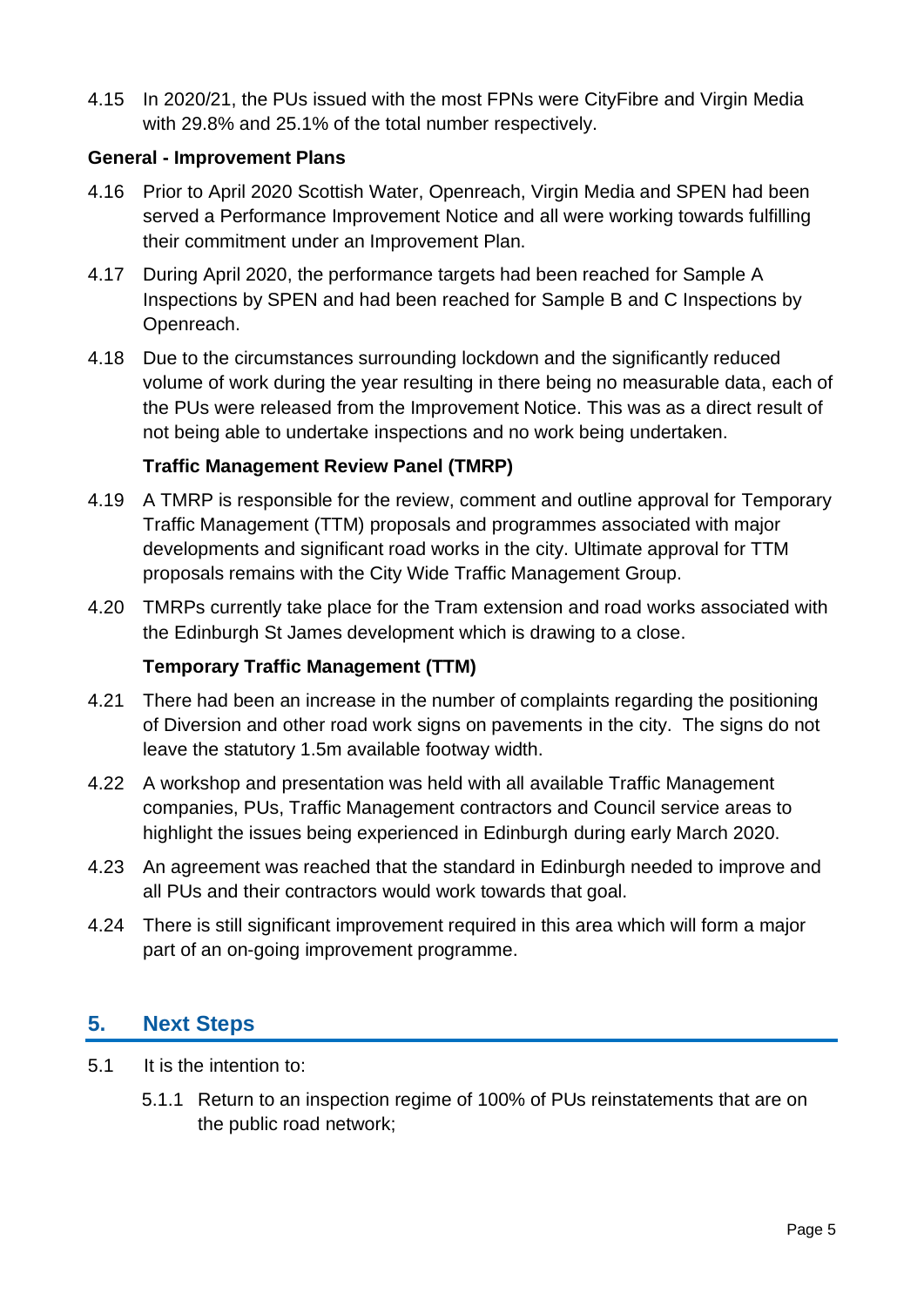- 5.1.2 Report all defects found during the guarantee period and ensure proper responsibility for defects is identified and that the repair of any defect will not fall to the Council;
- 5.1.3 Recommence the use the formal Improvement Notice process included in poor performance, as specified in Code of Practice for Inspections;
- 5.1.4 Continue to co-ordinate all works requested by PUs; and
- 5.1.5 Reconvene a meeting with all PUs, TTM contractors to discuss the acceptable practices on the road network, including the current issues being experienced on the network.

## **6. Financial impact**

6.1 The revenue associated with sample and repeat inspections of failed PUs reinstatements and FPNs during 2020/21 was £200,943. The expected revenue of £355,936 was therefore not achieved; however, this was due to the reduction in work being carried out and the effect of lockdowns.

## **7. Background reading/external references**

- 7.1 [Code of Practice for Inspections, 3rd edition, approved by the Roads Authority and](http://www.roadworksscotland.gov.uk/LegislationGuidance/CodesofPractice.aspx)  [Utility Committee Scotland, November 2012.](http://www.roadworksscotland.gov.uk/LegislationGuidance/CodesofPractice.aspx)
- 7.2 [Code of Practice for the Co-ordination of Works in Roads, version 1.0, April 2013.](http://www.roadworksscotland.gov.uk/LegislationGuidance/CodesofPractice.aspx)

## **8. Appendices**

8.1 Appendix 1 – Supporting Evidence Tables and Graphs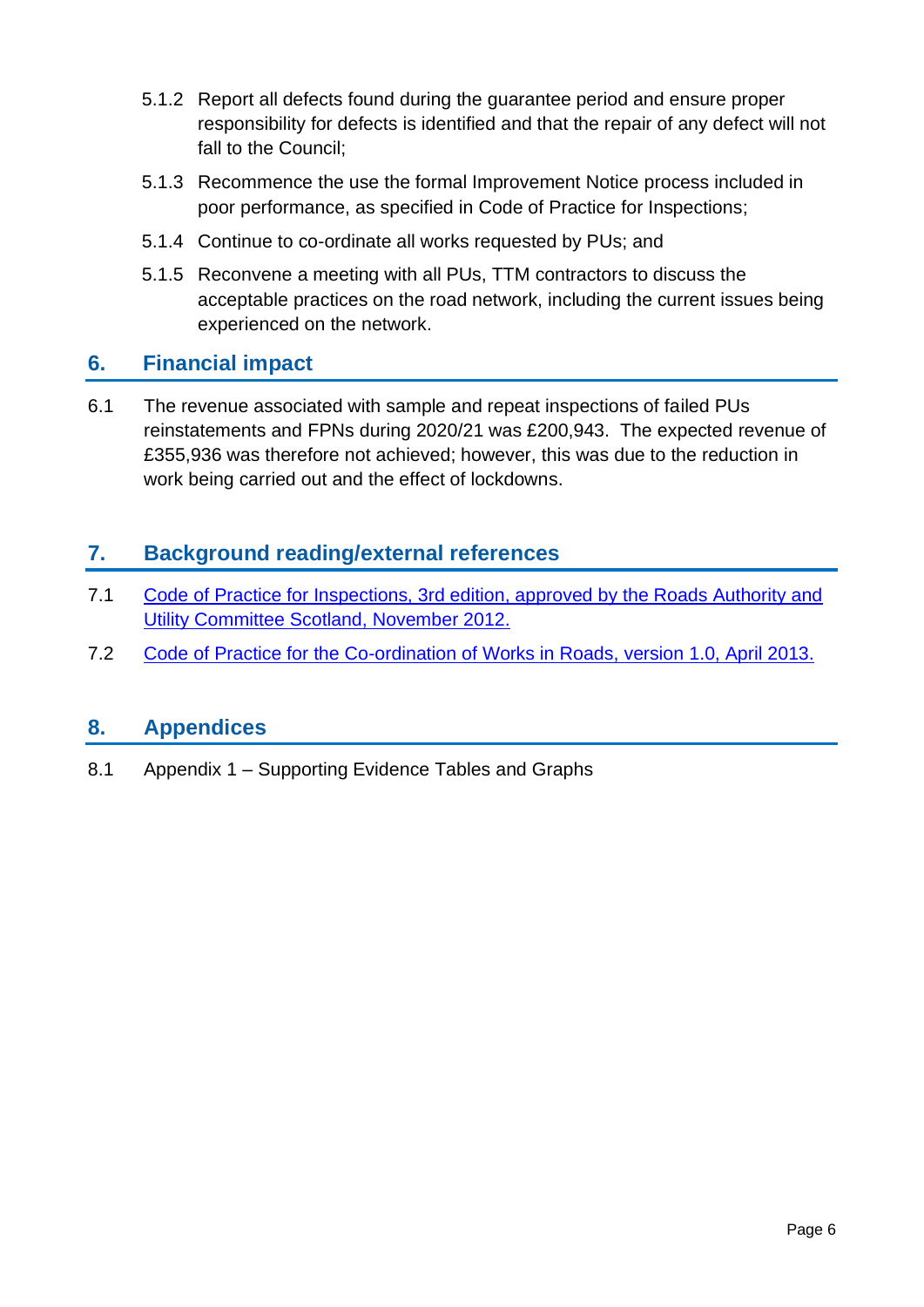## **APPENDIX 1 – Supporting Evidence Tables and Graphs**





In 2020/21 there were 3,375 inspections carried out.

### Table 4.3

Average pass rate for ALL PUs

|                                                     | No of Failures | % Pass Rate |
|-----------------------------------------------------|----------------|-------------|
| <b>INSPECTIONS</b>                                  | 306 / 1708     | 82%         |
| Category A (during work)                            | 298 / 1455     | 80%         |
| Category B (within 6 months of<br>Completion)       | 0/1            | 100%        |
| Category C (within 3 months of<br>end of guarantee) | 8/252          | 97%         |
| <b>DEFECTIVE</b><br><b>REINSTATEMENTS</b>           | 8/253          | 97%         |

The target minimum pass rate for all PUs is 90%.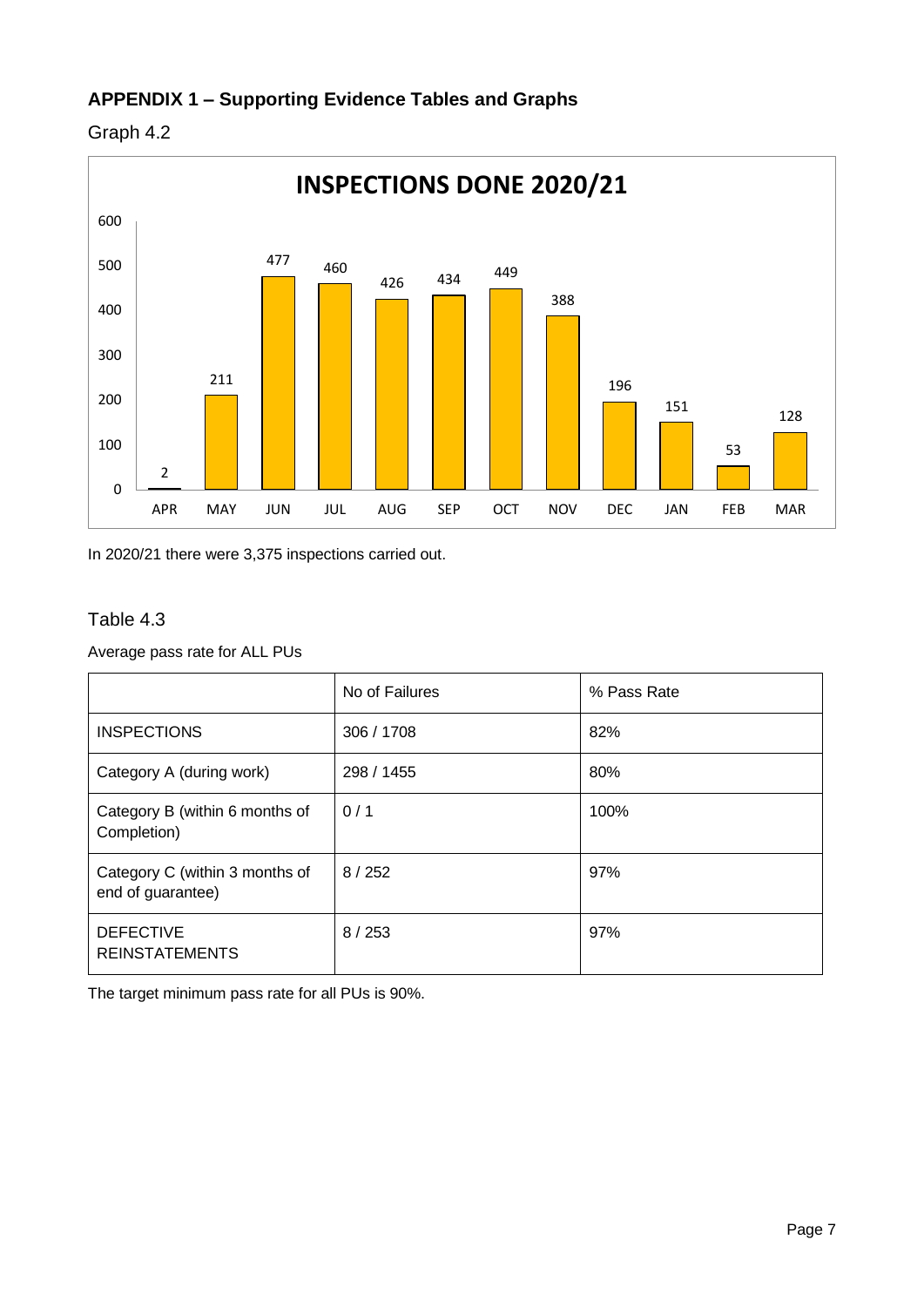#### Table 4.4

#### Number of inspections for ALL PUs

| <b>TYPE</b>                                              | <b>CATEGORY</b><br>A                                   | <b>CATEGORY</b><br>B                                                     | <b>CATEGORY</b><br>C                                                      | <b>OTHER</b><br><b>INSPECTIONS</b> | <b>TOTAL</b> |
|----------------------------------------------------------|--------------------------------------------------------|--------------------------------------------------------------------------|---------------------------------------------------------------------------|------------------------------------|--------------|
|                                                          | Inspections<br>during the<br>progress of<br>the works. | Inspection<br>within six<br>months of<br>the work<br>being<br>completed. | Inspection<br>within three<br>months of<br>end of<br>guarantee<br>period. |                                    |              |
| <b>SAMPLE</b><br><b>INSPECTIONS</b>                      | 1455                                                   | 1                                                                        | 252                                                                       |                                    | 1708         |
| <b>DEFECTIVE</b><br><b>APPARATUS</b>                     |                                                        |                                                                          |                                                                           | 661                                | 661          |
| <b>DEFECTIVE</b><br><b>REINSTATEMENT</b>                 |                                                        |                                                                          |                                                                           | 196                                | 196          |
| <b>INSPECTIONS</b><br><b>RELATED TO</b><br><b>CORING</b> |                                                        |                                                                          |                                                                           | $\overline{0}$                     | $\mathbf 0$  |
| <b>OTHERS</b>                                            |                                                        |                                                                          |                                                                           | 810                                | 810          |
| <b>TOTAL</b>                                             | 1455                                                   | 1                                                                        | 252                                                                       | 1667                               | 3375         |

#### Table 4.6

The table below shows the average percentage pass rate for Sample Inspections for each PU during 2020/21. The target minimum pass rate for all PUs is 90%.

|              | Openreach | <b>SPEN</b> | Virgin<br>Media | <b>SGN</b> | Scottish<br>Water | <b>CityFibre</b> | Average |
|--------------|-----------|-------------|-----------------|------------|-------------------|------------------|---------|
| Pass<br>Rate | 89%       | 85%         | 72%             | 87%        | 82%               | 58%              | 79%     |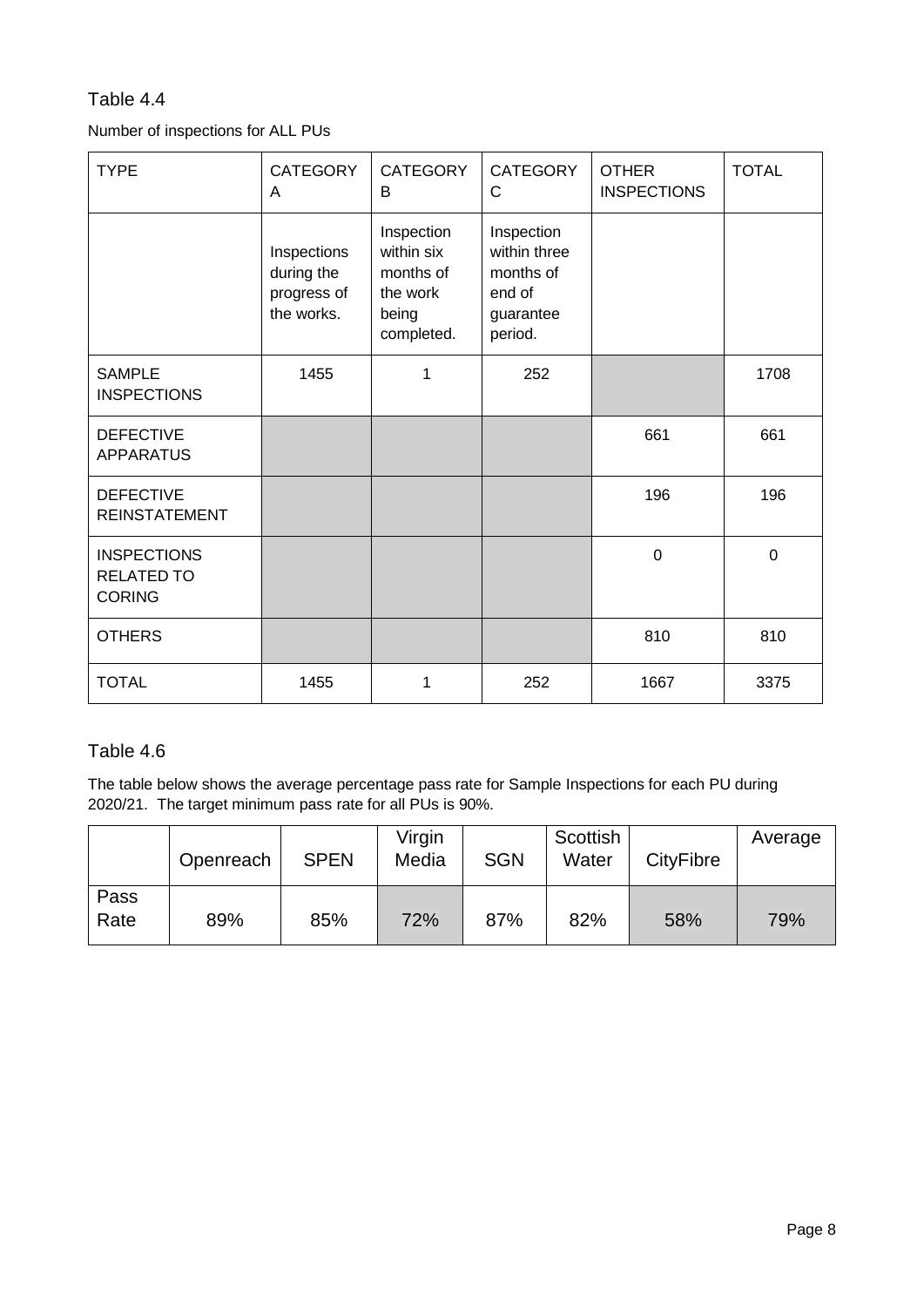### Graph 4.6



SPEN, Scottish Water, Openreach and SGN managed to achieve the minimum pass rate. CityFibre and Virgin Media did not achieve the target pass rate of 90%.

#### Table 4.9

The table below shows the comparison of the numbers of outstanding defective apparatus for each PU over the past four years.

| PU                    | End of 2017/18 | End of 2018/19 | End of 2019/20 | End of 2020/21 |
|-----------------------|----------------|----------------|----------------|----------------|
| Openreach             | 109            | 80             | 66             | 76             |
| <b>SGN</b>            | 47             | 69             | 55             | 28             |
| <b>SPEN</b>           | 54             | 78             | 79             | 112            |
| <b>Scottish Water</b> | 677            | 297            | 352            | 239            |
| Virgin Media          | 199            | 291            | 257            | 318            |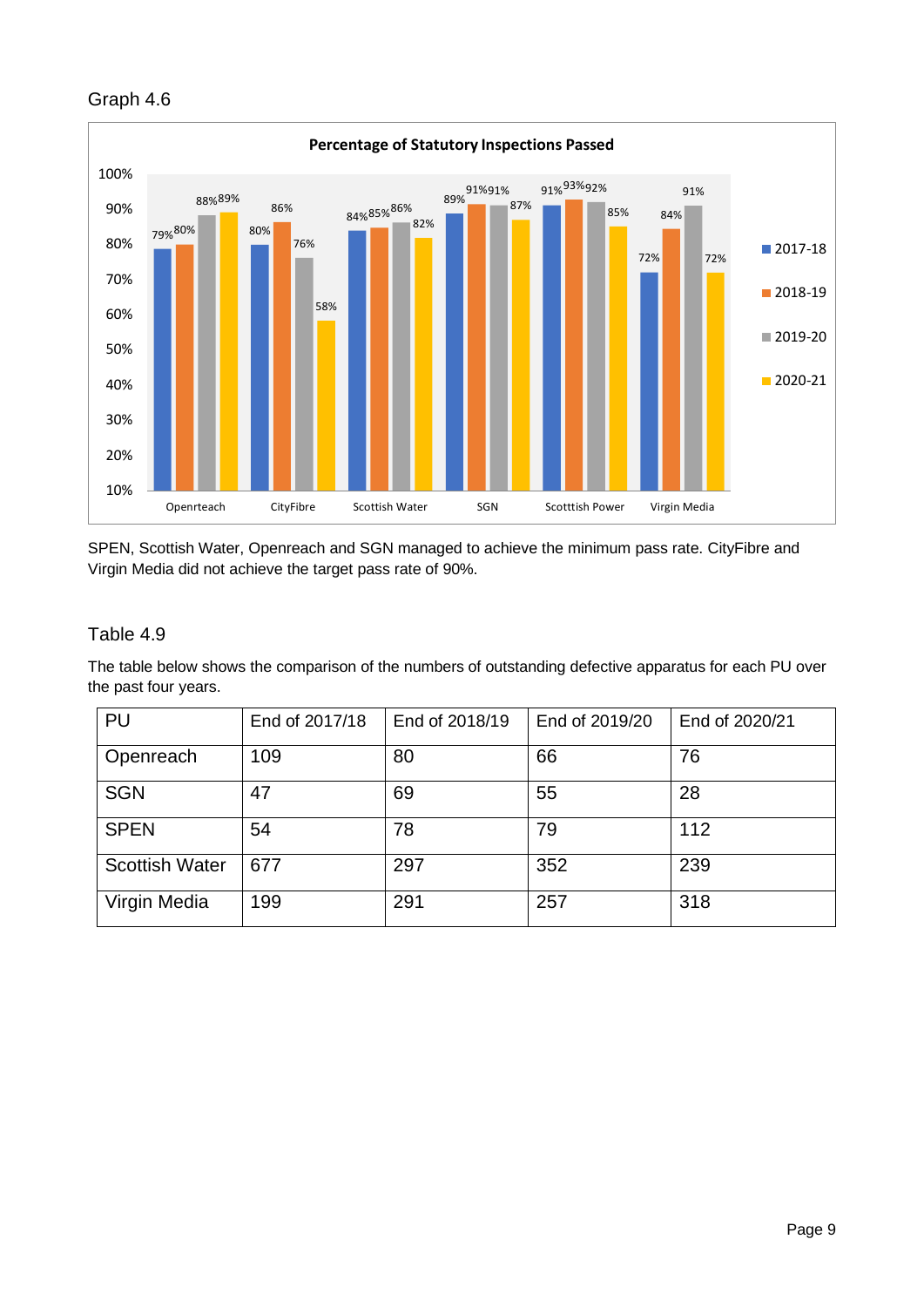### Graph 4.9

The graph below shows the comparison of the numbers of outstanding defective apparatus for each PU during 2017 to 2021



## Table 4.12

The table below shows the comparison of the numbers of outstanding defective reinstatements for each PU over the past four years.

| PU                    | End of 2017/18 | End of 2018/19 | End of 2019/20 | End of 2020/21 |
|-----------------------|----------------|----------------|----------------|----------------|
| Openreach             | 138            | 101            | 122            | 43             |
| <b>SGN</b>            | 79             | 25             | 16             | 8              |
| <b>SPEN</b>           | 81             | 87             | 100            | 84             |
| <b>Scottish Water</b> | 239            | 237            | 190            | 150            |
| Virgin Media          | 197            | 44             | 53             | 14             |
| <b>CityFibre</b>      | 41             | 41             | 74             | 75             |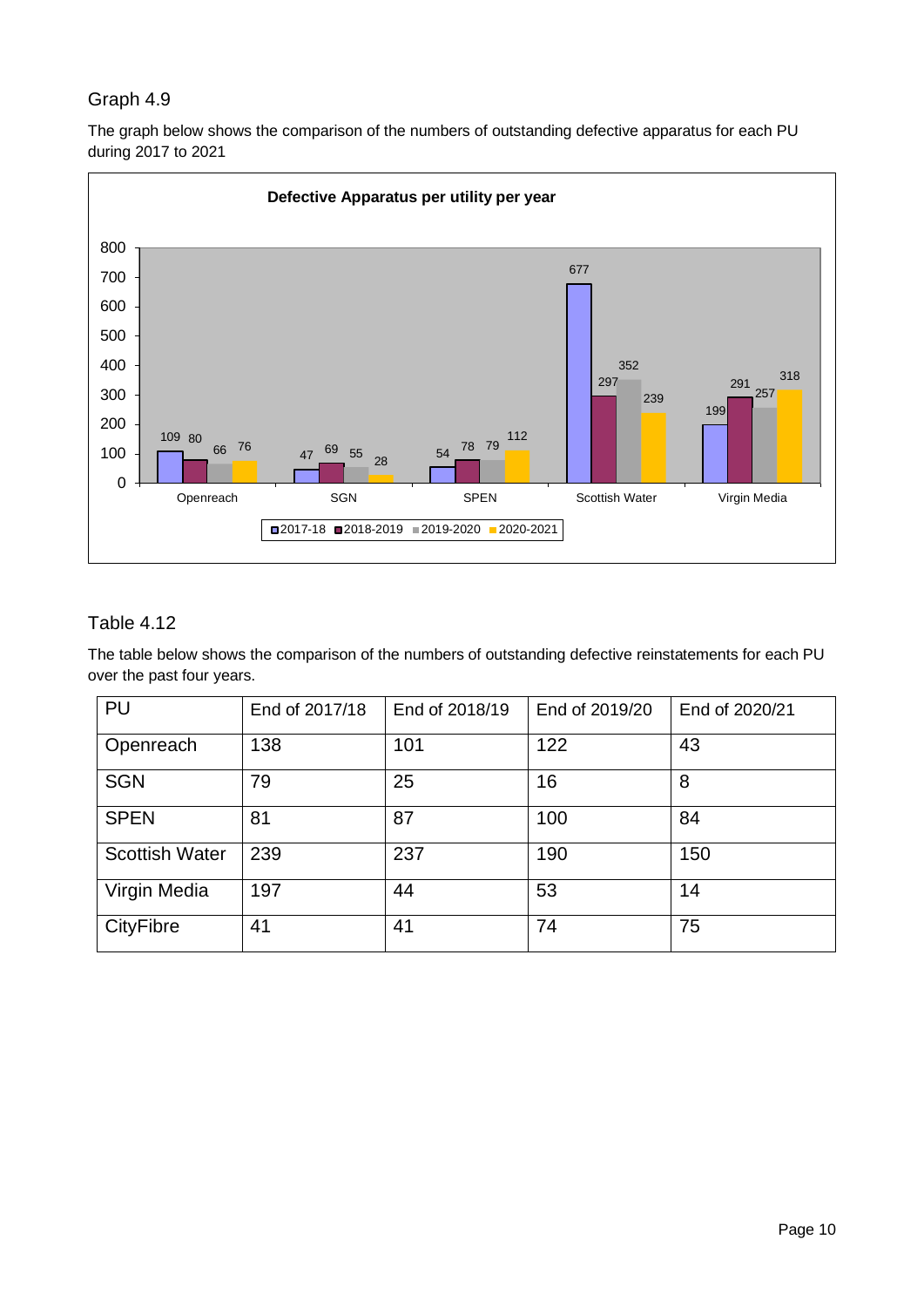## Graph 4.12

The graph below shows the comparison of the numbers of outstanding defective reinstatements for each PU during 2017 to 2021.



Graph 4.14A



CityFibre, Virgin Media and SPEN were issued with the highest number of Fixed Penalty Notices by the end of 2020/21. This was due to their notices not being closed on time, Notices being closed when the work was still in progress and/or no notice being received for their work.